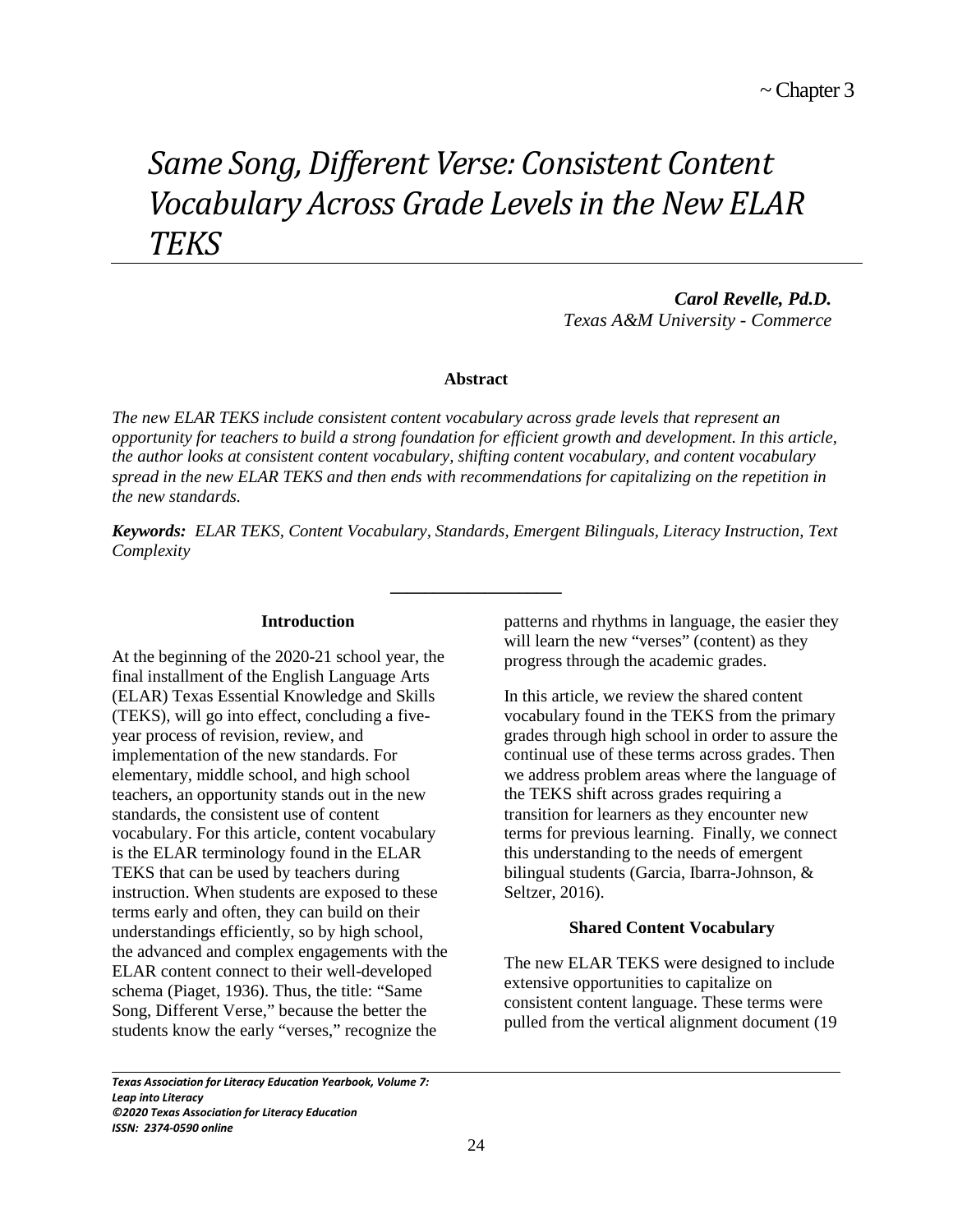TAC Chapter 110, 2017). Table 1 provides an overview of shared content vocabulary.

 $\mathsf{r}$ 

| Grade<br><b>Strand</b><br><b>Levels</b> |                             | <b>Consistent Language</b>                                                                                                                          |  |  |
|-----------------------------------------|-----------------------------|-----------------------------------------------------------------------------------------------------------------------------------------------------|--|--|
| Foundational                            | $K-10$                      | Listen actively                                                                                                                                     |  |  |
| Language<br><b>Skills</b>               | $K-5/8-12$                  | Work/patriciate collaboratively<br>Use/analyze context                                                                                              |  |  |
|                                         | $2 - 12$                    |                                                                                                                                                     |  |  |
|                                         | $K-12$                      | Self-select text, read independently for a sustained period of time                                                                                 |  |  |
| Comprehension                           | $K-1$ (adult<br>assistance) | Reading purpose, generate questions (before, during, & after<br>reading), predict (make, correct, or confirm), text features, genre                 |  |  |
|                                         |                             | characteristics, mental images, connections (personal, other texts,<br>and society), inferences (using evidence), evaluate details for key<br>ideas |  |  |
|                                         | $2 - 12$<br>(Identical)     |                                                                                                                                                     |  |  |
|                                         | $K-1$ (adult<br>assistance) | Synthesize information, monitor comprehension                                                                                                       |  |  |
|                                         | $2-12$ (verb)<br>levels     |                                                                                                                                                     |  |  |
|                                         | vary)                       |                                                                                                                                                     |  |  |
| Response<br><b>Skills</b>               | $K-12$                      | Personal connections, text evidence                                                                                                                 |  |  |
| Multiple                                | $K-12$                      | Theme, character, plot, setting                                                                                                                     |  |  |
| Genres                                  |                             | Poems, drama, informational, multimodal and digital texts                                                                                           |  |  |
|                                         | $3-12$                      | Argumentative                                                                                                                                       |  |  |
|                                         | $3-10$                      | Claim                                                                                                                                               |  |  |
| Author's<br>Purpose                     | $K-12$                      | Author's purpose, text structure, graphic features                                                                                                  |  |  |
| Composition                             | $2 - 12$                    | Literary Texts, genre characteristics and craft                                                                                                     |  |  |
|                                         |                             | Informational texts                                                                                                                                 |  |  |
|                                         |                             |                                                                                                                                                     |  |  |

*Texas Association for Literacy Education Yearbook, Volume 7: Leap into Literacy ©2020 Texas Association for Literacy Education ISSN: 2374-0590 online*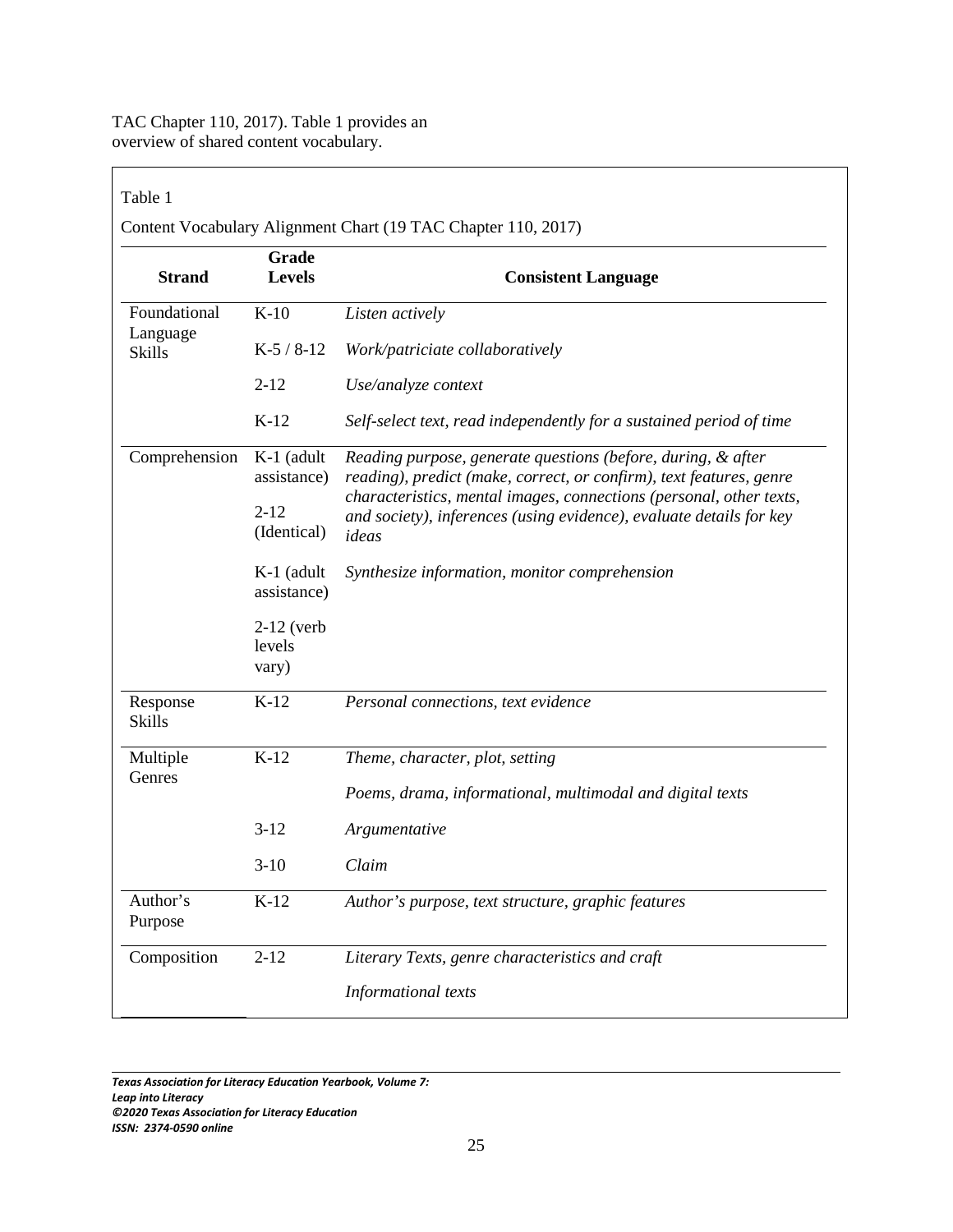| $3-12$ | Argumentative texts |
|--------|---------------------|
| $1-12$ | Correspondence      |
|        |                     |

Shared content vocabulary can be defined as ELAR TEKS terminology that is used consistently across grade levels. An example can be found in the genre selections. All grade levels, K-12, include poems, drama, informational, multimodal, and digital texts in their genre selections. Someone not familiar with teaching literacy might wonder about redundancies such as the independent reading student expectation (SE) and the comprehension strand. However, these repetitions are intentional. Students improve their skills with increasingly more complex texts from elementary through high school. With the implementation of the new ELAR TEKS, Texas students now participate in independent reading at all grade levels, and with consistent standards for developing comprehension skills. Students can internalize these strategies after years of practice and apply them as they encounter difficult texts (Hiebert & Pearson, 2014).

An important feature of the new standards is the explicit effort made to make the content vocabulary more uniform. For example, the use of the term expository, has been removed, and students are now asked to read and write using the characteristics of the informational genre. This term is not only consistent from K-12 but also across the Multiple Genre Strand and the Composition Strand. Additionally, the use of the term informational now matches standards found in other states making the search for strategies and best practices more fruitful for teachers. Another example is the term argumentative, used in grades 3-12 which replaces persuasive in the previous state standards. This updated language will clarify expectations and align with the terminology found across the field of ELAR instruction.

Fortunately, genre choices are not limited to informational and argumentative essays. Every grade level includes standards to consume and create poetry, drama, and correspondence. These traditional texts are sometimes neglected in favor of more tested essay structures. However, the much of the joy of literacy is found in these interactive and creative genres. Additionally, and new for these standards, is the recognition of multimodal texts where multiple organizational patterns, genres, or text features may come together to create new understanding, especially true in digital texts (Morrell, 2012). Students must both analyze and craft multimodal and digital texts. This skill will strengthen students' abilities to communicate to a variety of audiences and represent ideas in a variety of digital platforms.

# **Text Complexity**

Though repetition supports student learning in ELAR, some policy leaders are mistakenly concerned that it does not support a rigorous learning environment, or the standards set low expectations when they are not totally different from one grade level to the next. However, this argument does not account for increased text complexity. Assuming that the complexity of texts is more than a quantitative measure, we look at the comprehension of texts and the tasks required in response to a text as a measure of its complexity (Valencia, Wixson, & Pearson, 2014). As students move across grades, the complexity of the texts they read, analyze, and craft increases (Hiebert & Pearson, 2014). This complexity allows teacher to manipulate texts to provide differentiation for our students. For example, for independent reading, students will "self-select and read independently…" (19 TAC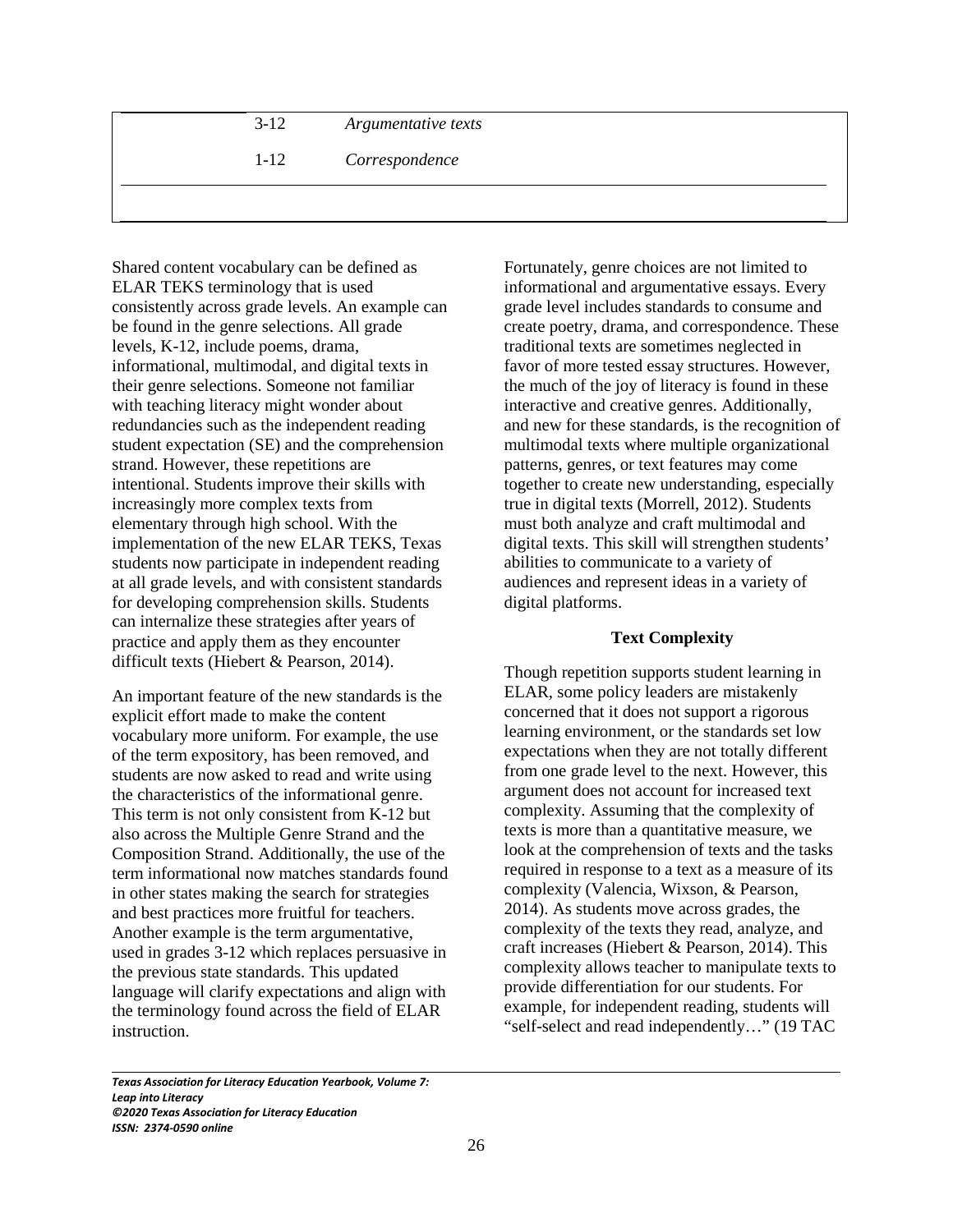Chapter 110, 2017). Teachers must work with students to teach them how to self-select a text and read independently, so each student reads a book at an independent level thus helping students develop a love of reading while improving fluency and comprehension (ILA, 2018).

# **Inconsistencies across Grade Levels**

Consistent language across grade levels was intentionally regulated, yet there are places where the content language is inconsistent, and this too needs to be a focus to assure long-term success. This article considers two types of content language changes. The first is different terms across grades, and the second is contentlanguage-spread. Content language spread occurs when elements are separated, so different elements are scheduled to be taught at different grade levels in an effort to make the naturally spiraling development of English Language Arts appear linear in the standards. For example, figurative language such as personification, onomatopoeia, metaphors, similes, imagery, and hyperbole occur in picture books in pre-k, but to provide a sense of vertical articulation, these elements have been parsed out, a couple to each grade level to give the appearance of developmental rigor from grade to grade. Table 2 shows the first of these, the content language used to describe *thesis*.

|                                         |         | Content Vocabulary Changes across Grades Alignment Chart (19 TAC Chapter 110, 2017) |  |
|-----------------------------------------|---------|-------------------------------------------------------------------------------------|--|
| Grade<br><b>Strand</b><br><b>Levels</b> |         | <b>Consistent Language</b>                                                          |  |
| <b>Multiple Genres</b>                  | $K-5$   | Central idea                                                                        |  |
|                                         | $6 - 8$ | Controlling idea or thesis                                                          |  |
|                                         | $9-12$  | <i>Thesis</i>                                                                       |  |
| <b>Multiple Genres</b>                  | $K-2$   | Persuasive                                                                          |  |
| Composition                             | $3-12$  | Argumentative                                                                       |  |
| Author's Purpose                        | $3 - 8$ | Author's Use of Language                                                            |  |
|                                         | $9-12$  | Author's Diction                                                                    |  |

Students learn to identify and create a central idea in the lower grades. In middle school they learn *controlling idea*, and then in high school, *thesis*. Each of these content terms represent the same concept. These terms, and others including main idea, could be consolidated for instructional clarity. Some districts might streamline these terms for their students, but that is problematic because the STAAR test follows the direction of the ELAR TEKS. For example,

*Texas Association for Literacy Education Yearbook, Volume 7: Leap into Literacy ©2020 Texas Association for Literacy Education ISSN: 2374-0590 online*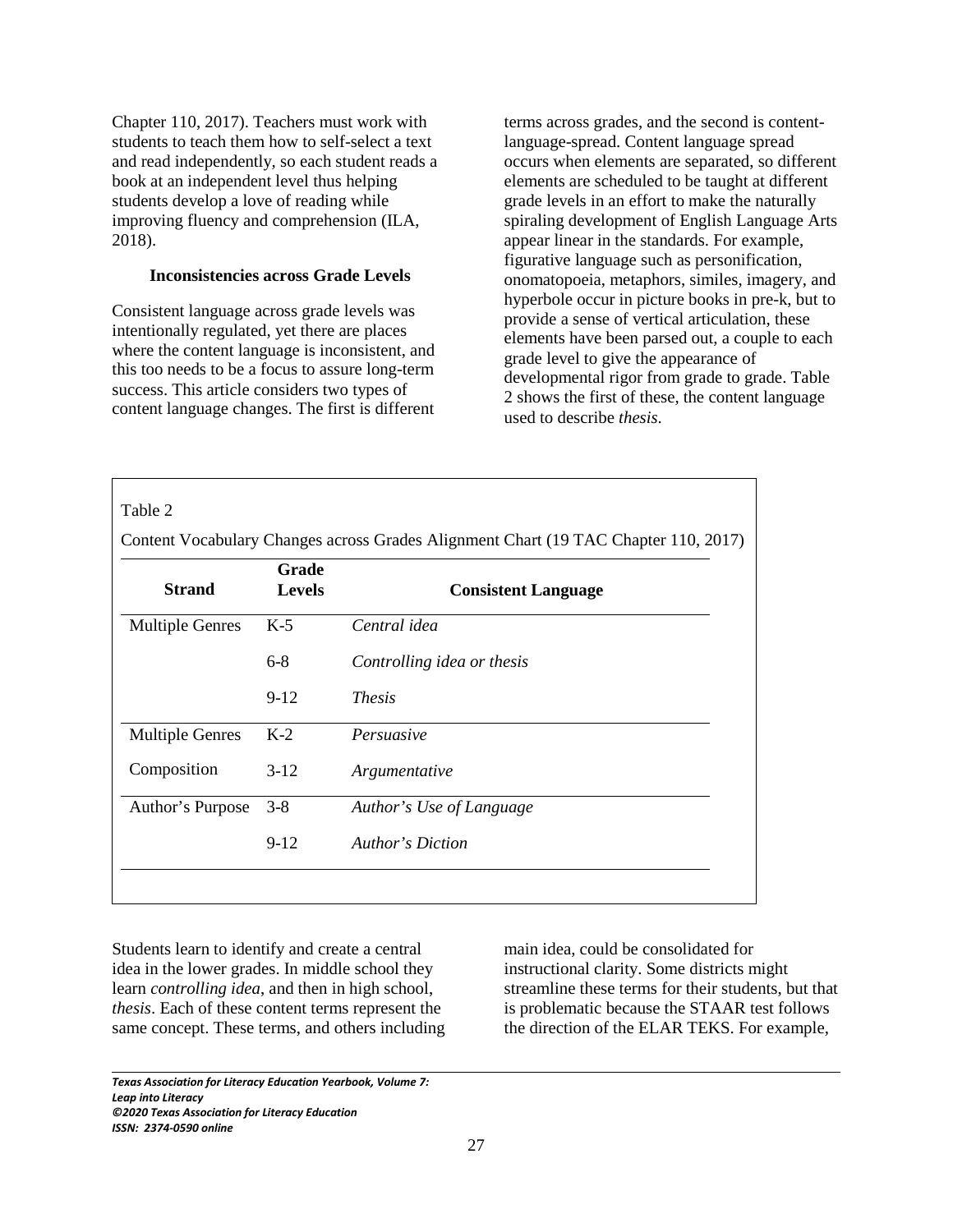on the 7<sup>th</sup> grade ELAR STAAR test, the student should be prepared to answer questions with either *controlling idea* or *thesis* in the question or answer choices. These changes across grade levels cause confusion for students, and teachers can help students be successful by making these changes explicit during instruction.

# **Content Language Spread**

ELAR teachers create lessons with repetitive content language in response to class reading selections. For example, students in first grade discuss alliteration in poetry. Clearly, a first grade discussion would not have the complexity of the *alliteration* found in a senior class studying *Beowulf*, so, the senior teacher may recognize the need for an additional mini lesson on *alliteration*. Content language spread appears in several sections of the new TEKS, and where

the consistent terms feel like a familiar tune, these spreads often feel like the forgotten lyrics to a favorite song. We must bring them back again and again as the text complexity increases, so students are competent with these elements with advanced texts. Table 3 shows some examples of spread in the new ELAR TEKS. This table demonstrates how four concepts, identified across the top, follows vertical alignment from kindergarten through  $12<sup>th</sup>$  grade. The spread is evident when elementary teachers see elements present in their picture books appearing in the high school TEKS. Meanwhile, high school teachers find elements that accompany their literature in the elementary TEKS. If the TEKS are strictly followed, students will not study humorous poetry until eighth grade, and extended metaphors would not be emphasized in complex texts in high school.

Table 3

Content Language Spread Alignment Chart (19 TAC Chapter 110, 2017)

| Grade<br>Level | Multiple Genre /<br>Poetry / Figurative<br>Language                 | Author's Purpose /<br>Literal & Figurative<br>Language | Author's Purpose /<br>Perspective / Literary<br>Devices | Composition /<br>Punctuation                                                                    |
|----------------|---------------------------------------------------------------------|--------------------------------------------------------|---------------------------------------------------------|-------------------------------------------------------------------------------------------------|
| $\bf K$        | Rhyme and rhythm                                                    | How an author uses<br>words                            | $1st$ & 3 <sup>rd</sup> person texts                    | End of declarative                                                                              |
| 1              | Rhyme, rhythm,<br>repetition, alliteration                          | How an author uses<br>words                            | $1st$ & 3 <sup>rd</sup> person texts                    | End of<br>declarative,<br>exclamatory, $\&$<br>interrogative                                    |
| $\overline{c}$ | Visual patters and<br>structures                                    | Descriptive, language                                  | $1st$ & $3rd$ person<br>point-of-view                   | End punctuation,<br>apostrophes in<br>contractions &<br>commas in a<br>series & dates           |
| 3              | Rhyme scheme,<br>sound devices,<br>structural elements<br>(stanzas) | Imagery, sound<br>devices,<br>onomatopoeia             | $1st$ & $3rd$ person<br>point-of-view                   | Apostrophes in<br>contractions,<br>possessives $\&$<br>commas in<br>compounds, & in<br>a series |
| $\overline{4}$ | Simile, metaphor,<br>personification                                | Imagery, simile,<br>metaphor. Sound                    | 1 & $3rd$ person point-<br>of-view                      | Apostrophes in<br>possessives,<br>commas in                                                     |

 $\overline{\phantom{0}}$ *Texas Association for Literacy Education Yearbook, Volume 7:* 

*Leap into Literacy* 

*©2020 Texas Association for Literacy Education*

*ISSN: 2374-0590 online*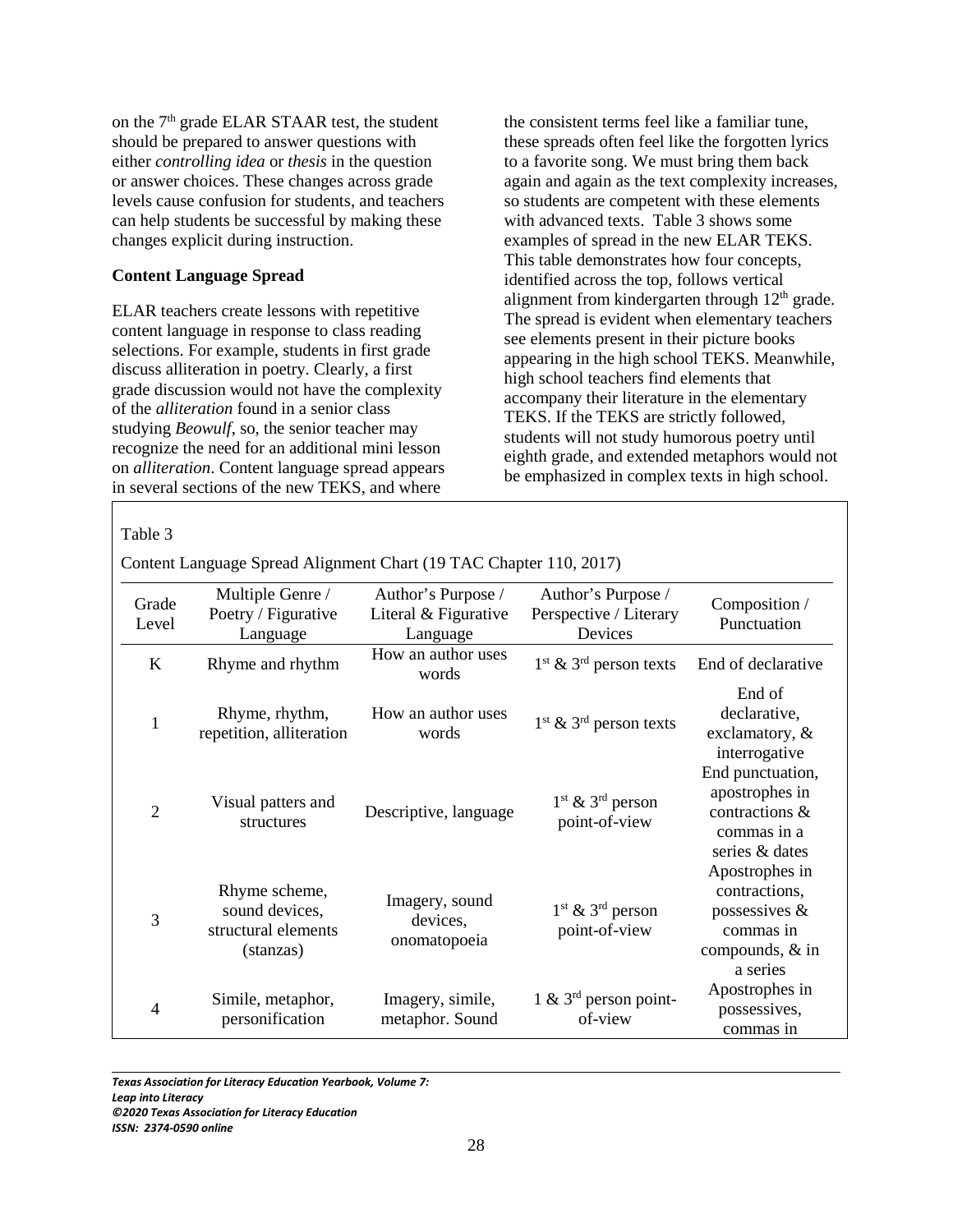|                |                       | devices, alliteration          |                         | compounds,        |
|----------------|-----------------------|--------------------------------|-------------------------|-------------------|
|                |                       | and assonance                  |                         | quotation marks,  |
|                |                       |                                |                         | and commas in     |
|                |                       |                                |                         | compound &        |
|                |                       |                                |                         | complex           |
|                |                       |                                |                         | Italics and       |
|                |                       |                                |                         | underlining for   |
|                |                       |                                |                         | titles and        |
|                | Sound devices, poet   | Imagery, simile,               | 1 & $3rd$ person point- | emphasis,         |
| 5              | vs. speaker           | metaphor, and sound<br>devices | of-view                 | quotation marks,  |
|                |                       |                                |                         | commas in         |
|                |                       |                                |                         | compound and      |
|                |                       |                                |                         | complex           |
|                |                       |                                |                         | Commas in         |
|                |                       |                                |                         | complex,          |
| 6              | Meter, line breaks,   | Metaphor,                      | Omniscient and          | transitions, and  |
|                |                       | personification                | limited point of view   | introductory      |
|                |                       |                                |                         | elements          |
|                |                       |                                |                         | Commas to set off |
|                | Punctuation,          | Metaphor and                   | Subjective and          | words, phrases &  |
| $\overline{7}$ | capitalization        | personification                | objective point of      | clauses, &        |
|                |                       |                                | view                    | semicolons        |
|                |                       |                                |                         | Commas in         |
|                |                       |                                |                         | nonrestrictive    |
|                | Punctuation, line     |                                |                         | phrases and       |
| 8              | length, epic lyric, & | Extended metaphor              | Multiple points of      | clauses,          |
|                | humorous poetry       | view & irony                   |                         | semicolons,       |
|                |                       |                                | colons, $&$             |                   |
|                |                       |                                |                         | parentheses       |
|                |                       |                                |                         | Commas,           |
| 9              | Line length, word     |                                | Irony, oxymoron         | semicolons,       |
|                | position              |                                |                         | colons, & dashes  |
|                | Metrics, rhyme        |                                |                         | Commas,           |
|                | schemes, rhyme        |                                | Irony, sarcasm, and     | semicolons,       |
| 10             | types (end, internal, |                                | motif                   | colons, dashes, & |
|                | slant, eye)           |                                |                         | parentheses       |
|                | Stanzas, line breaks, |                                | Paradox, satire, and    |                   |
| 11             | sound devices         |                                | allegory                |                   |
|                | Figurative language,  |                                |                         |                   |
| 12             | graphics, and         |                                | Paradox, satire, and    |                   |
|                | dramatic structures   |                                | allegory                |                   |

The concern about spread is not limited to upper grades*.* Parenthesis are prevalent in children's literature but are not included for direct

instruction until eighth grade. Most students know how to use parenthesis in elementary, so an argument can be made that this skill appears

*Texas Association for Literacy Education Yearbook, Volume 7: Leap into Literacy ©2020 Texas Association for Literacy Education ISSN: 2374-0590 online*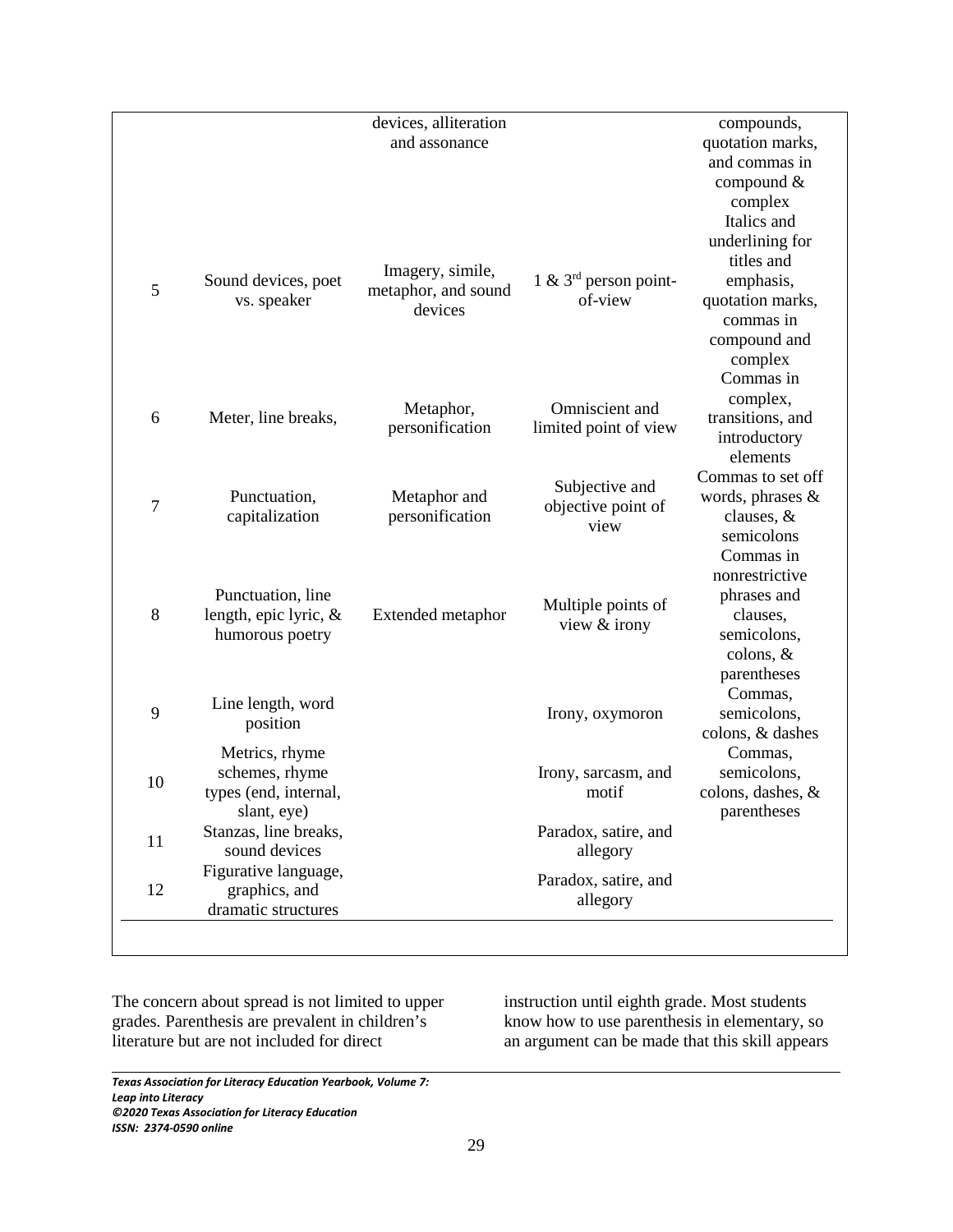too late. In general, content language spread, where new content vocabulary and the skills associated with the terms are spread out over grade levels to create a sense of development over grade levels, sets an expectation of mastery without review. However, teachers will need to make connections across grade levels and bring these spread-out terms together to work with texts in class and to craft writing assignments.

# **Other Beneficiaries of Consistent Content Language – Emergent Bilinguals**

Emergent bilinguals, that is, students in the process of learning a second language but who have a solid grasp of their first language and who continue to function in that language (Garcia, Kleifgen, & Falchi, 2008), benefit from teachers using the same content vocabulary from one grade level to the next. Like reading a series of books, once we read the first one, we know the characters and the setting, so there is less work as new plots run over the memory of previous experiences, much like learning new verses to an old song. By being consistent from grade to grade, we build on what students know and their strengths to teach new material (Garcia, Ibarra-Johnson, & Seltzer, 2016). We provide frameworks that can be used by students to represent their own experiences and learning as the vocabulary moves beyond a single inclass text offered for a specific unit to a more conceptual understanding as a full consumer of

English Language Arts. As teachers, when we offer consistent terms across grade levels, we support our learners academically to free their minds to make the big connections between the texts and their own lives. We give them the vocabulary to demonstrate their comprehension of the text and the author's purpose, and we provide the framing for models of genres that students can internalize and create following the patterns of language and characteristics present in each genre.

#### **Recommendations**

By consolidating our content vocabulary to terms that we use across grade levels, we can create a strong language arts foundation for our students that will lead to continued success as they matriculate through grade levels (Hiebert & Pearson, 2014). When we use familiar terms, we connect our students' learning from their early years to more advanced work with more complex texts and use brain power to think deeper, make better inferences, evaluate readings, and create thoughtful pieces of writing. Teachers should see this alignment as an opportunity to build on previous learning, and make explicit the shifts of language for students, so they are able to make connections across grades. As we implement these new standards explicit attention to the language in professional development can set up our students for years of well-developed literacy skills.

#### **References**

**\_\_\_\_\_\_\_\_\_\_\_\_\_\_\_\_\_\_\_\_**

- 19 TAC Chapter 110. *Texas essential knowledge and skills for English language arts and reading*. Adopted 2017.
- Garcia, O., Ibarra-Johnson, S. Seltzer, K. (2016). *The translanguaging classroom: Leveraging student bilingualism for learning*. Philadelphia, PA: Caslon Publishing.
- Garcia, O., Kleifgen, J. & Falchi, L. (2008). *From English Language Learners to Emergent Bilinguals. Equity Matters. Research Review No. 1.*Non-Journal. Teachers College, Columbia University: Campaign for Equity Education. ERIC Document Reproduction Service No.ED524002).
- Hiebert, E. H. and Pearson, P. D. (2014). Understanding text complexity. *The Elementary School Journal*. 115 (2), 153-160.

*Texas Association for Literacy Education Yearbook, Volume 7: Leap into Literacy ©2020 Texas Association for Literacy Education ISSN: 2374-0590 online*